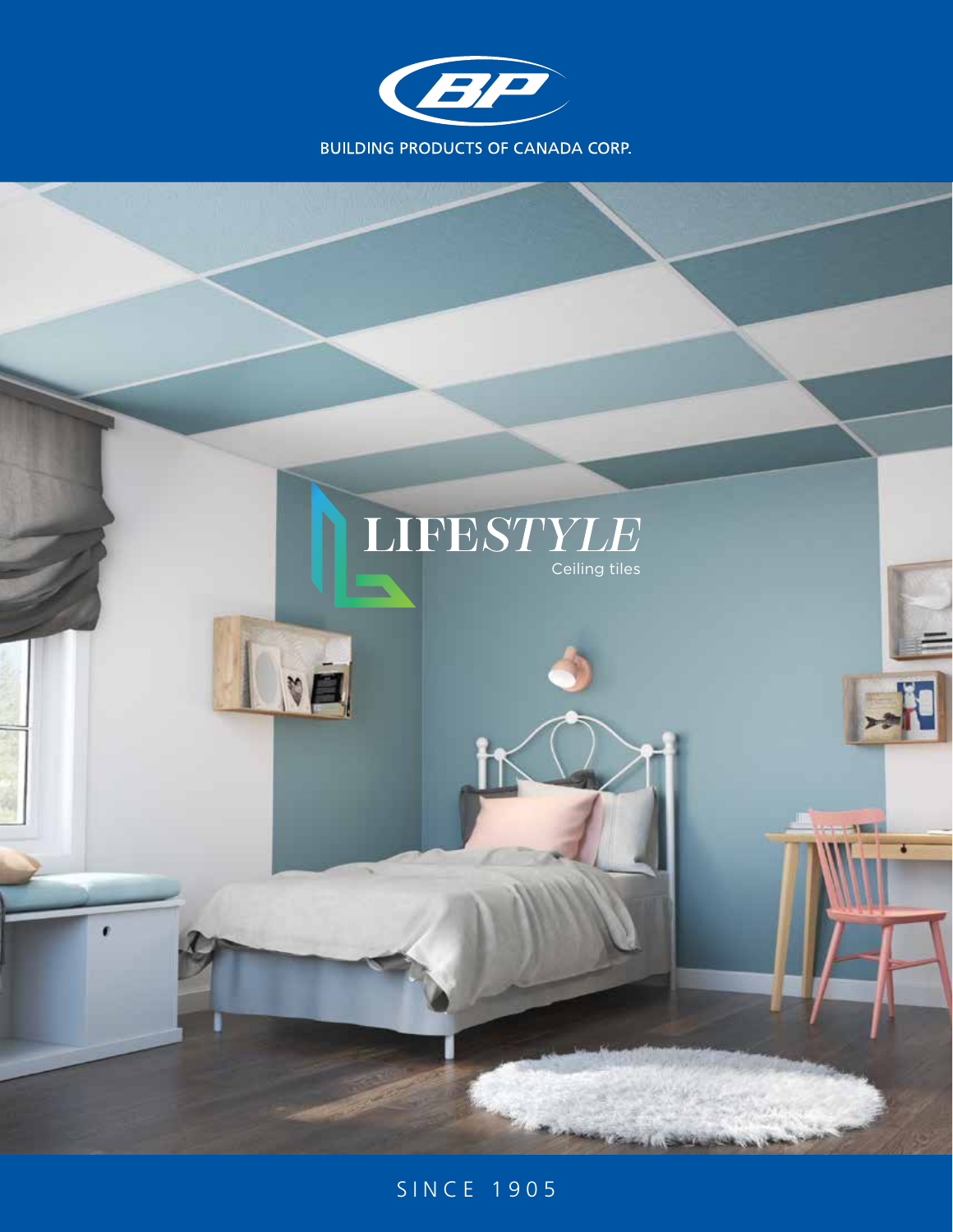

#### SIMPLE, EASY, AND ELEGANT

Our ceiling tiles offer simple, elegant, and budget-friendly ceiling covering solutions. Go ahead and let your imagination guide you!



# CARAVELLE

12 in × 12 in × ½ in (30.5 cm × 30.5 cm × 1.3 cm)

24 in × 48 in × ½ in (61 cm × 122 cm × 1.3 cm)

- Washable
- Paintable
- Reduces noise

CARAVELLE ceiling tiles offer a sculpted swirls surface finish providing a classic look. They are available in a tongue-and-groove 12 in × 12 in tile that installs directly onto the ceiling or in a 24 in × 48 in format which easily installs in traditional suspended ceiling grids.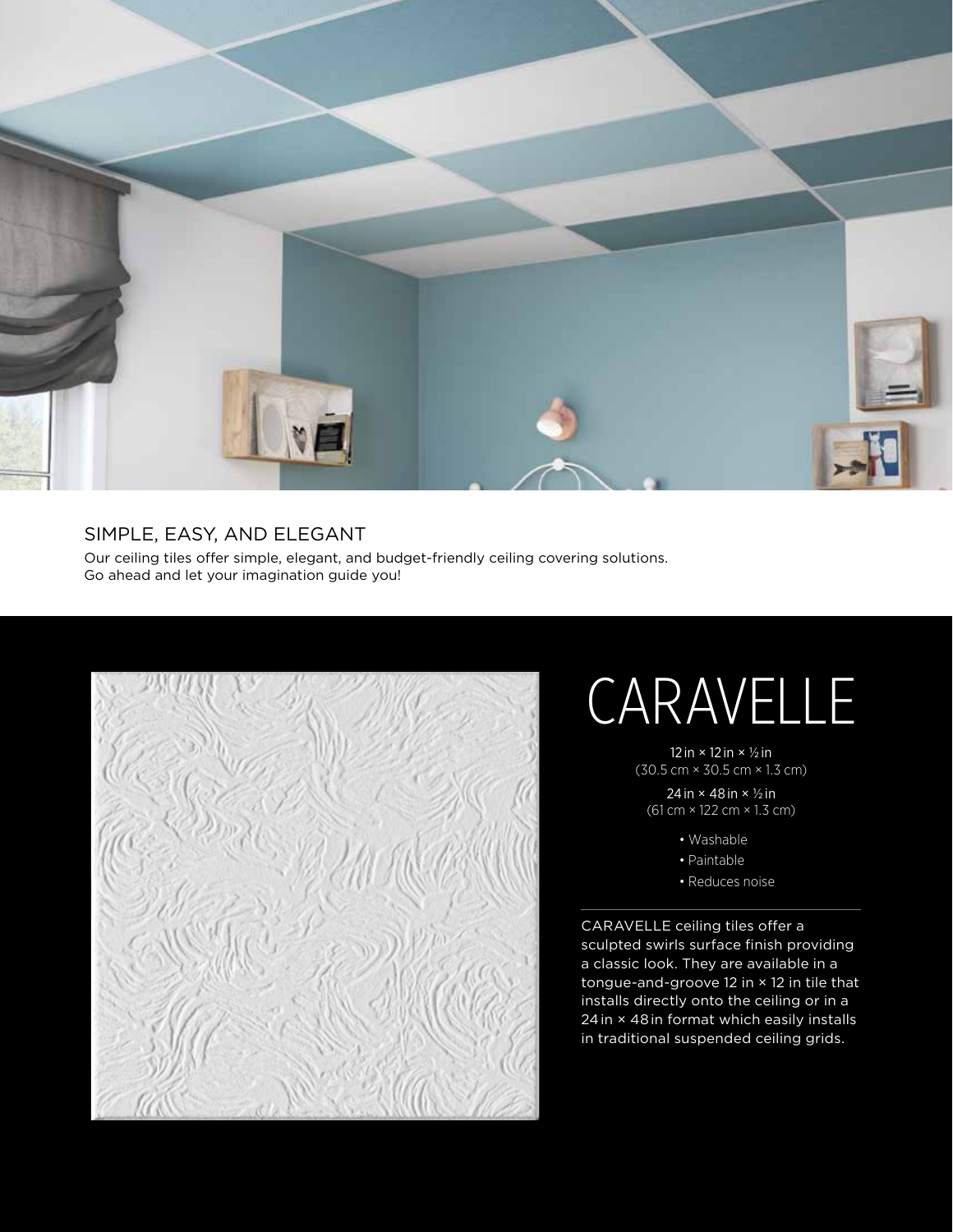

# CHABLIS

12 in × 12 in × ½ in (30.5 cm × 30.5 cm × 1.3 cm)

24 in × 48 in × ½ in (61 cm × 122 cm × 1.3 cm)

- Washable
- Paintable
- Reduces noise

CHABLIS ceiling tiles offer a smooth surface finish that provides a timeless look. They are available in a tongueand-groove 12 in × 12 in tile that installs directly onto the ceiling or in a 24 in × 48 in format which easily installs in traditional suspended ceiling grids. de suspension traditionnel.

#### CREATE YOUR OWN ATMOSPHERE

Choose between our 12in x 12in tongue-and-groove tiles or our 24in x 48in suspended tiles to create the atmosphere you desire. Whether you are looking for a subtle, plush feel or wanting to make a more dramatic statement, a little paint and our woodfibre ceilings will help you achieve the design you have in mind.

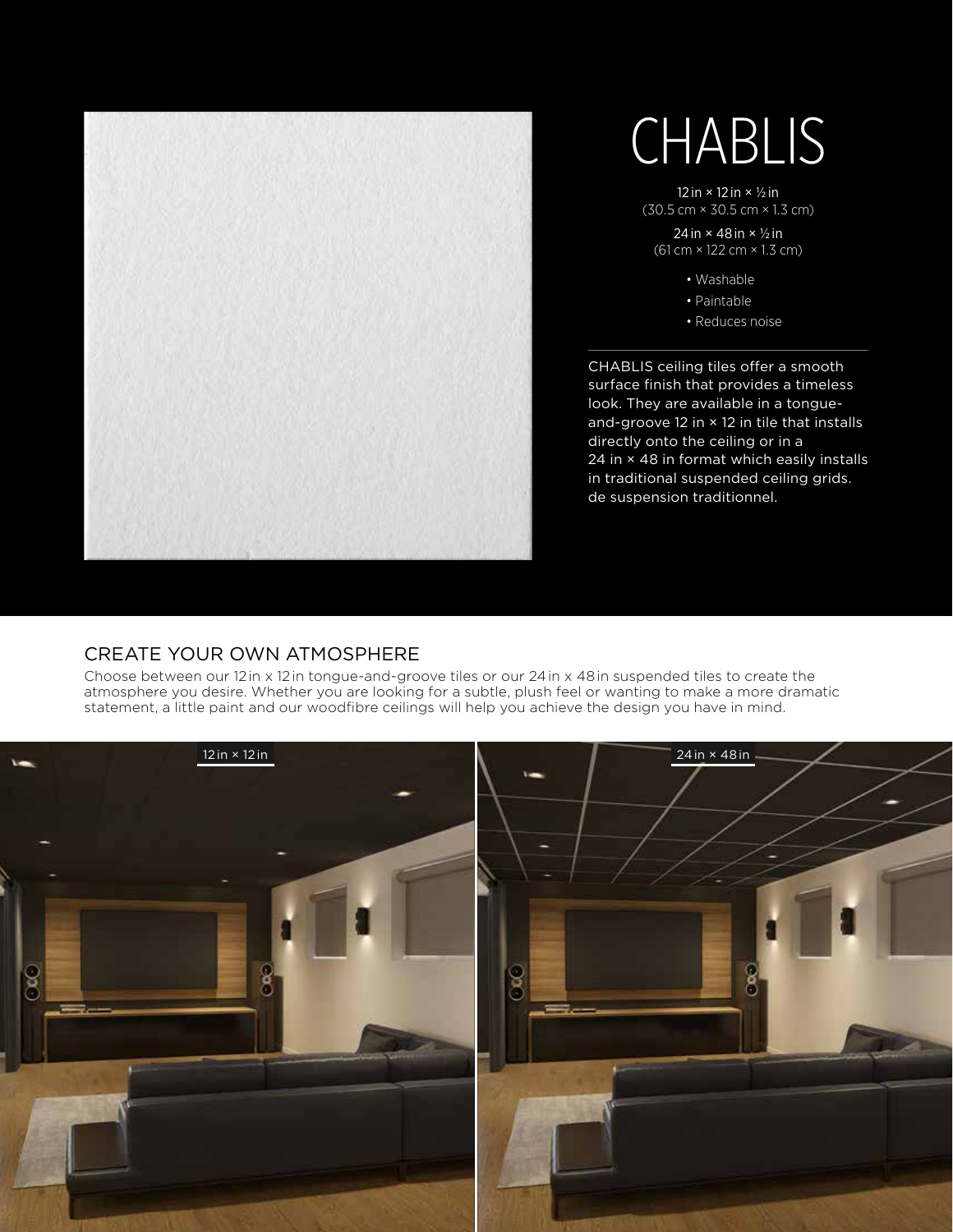

### BEYOND LOOKS: ACOUSTICAL PROPERTIES

Lifestyle ceiling tiles help keep your home quieter. Thanks to their natural woodfibre construction, they reduce sound transmission to and from adjoining rooms while reducing the ambiant noise within a room.



# **CARILLON** & FISSURED

12 in × 12 in × ½ in (30.5 cm × 30.5 cm × 1.3 cm)

24 in × 48 in × ½ in (61 cm × 122 cm × 1.3 cm)

- Washable
- Paintable
- Reduces noise

CARILLON and FISSURED ceiling tiles present a slightly textured surface that provides a classic look. The Carillon model is available in a tongue-andgroove 12 in × 12 in tile that installs directly onto the ceiling.

The Fissured model is available in a 24 in × 48 in format which easily installs in traditional suspended ceiling grids.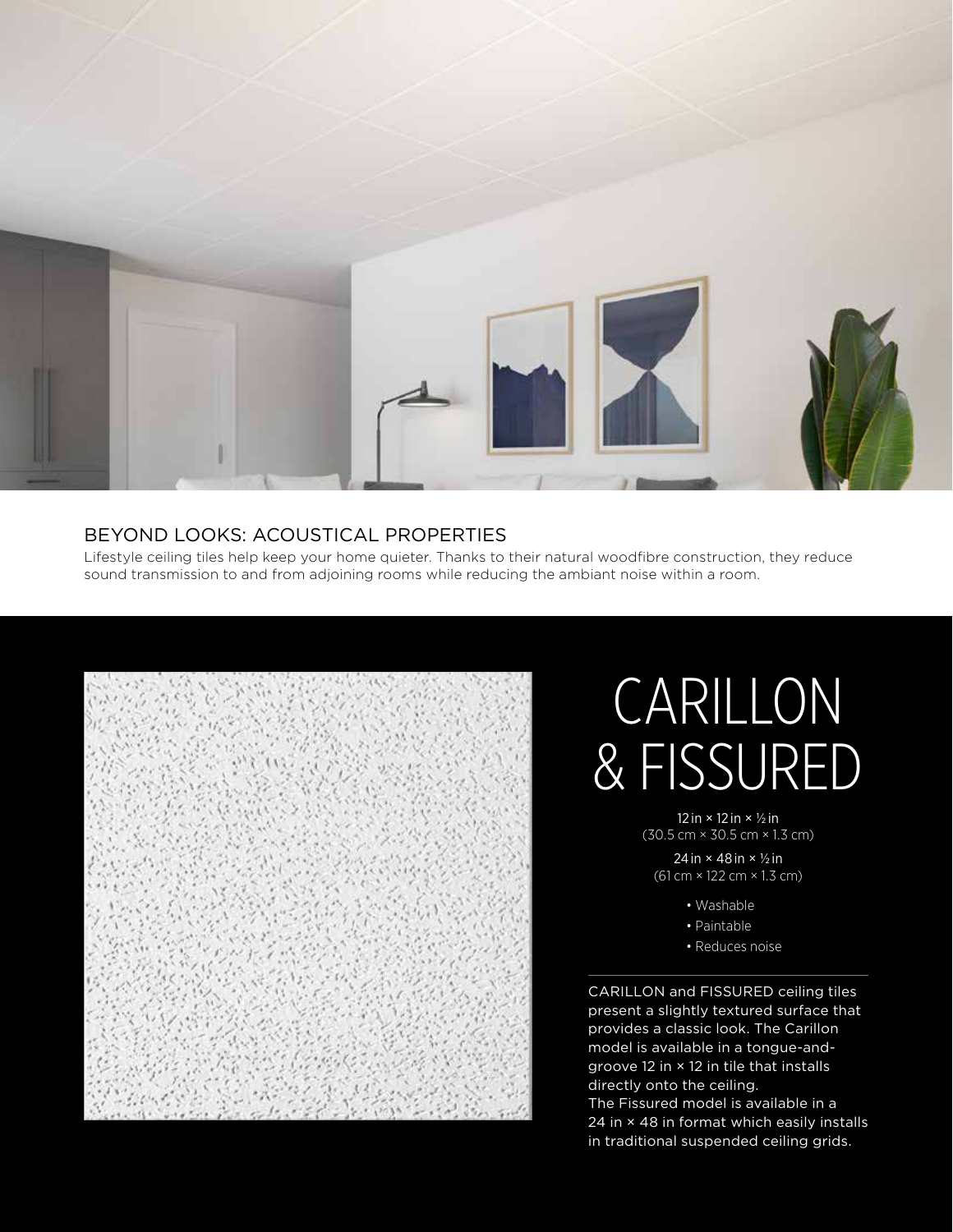

# CHAPARRAL

24 in × 48 in × ½ in (61 cm × 122 cm × 1.3 cm)

• Washable

• Paintable

• Reduces noise

CHAPARRAL ceiling tiles present a rustic surface finish. They are available in a 24 in x 48 in format which easily installs in a traditional suspended ceiling grid.

#### GO BOLD, GO GOLD!

Our natural wood fibre ceiling tiles can easily be painted in order to match your decor. Use a metallic paint to add a touch of luxury to your pool room and make it the happening spot for a Saturday evening! Pro tip: Do not hesitate to paint the suspension grid to achieve that perfect look.